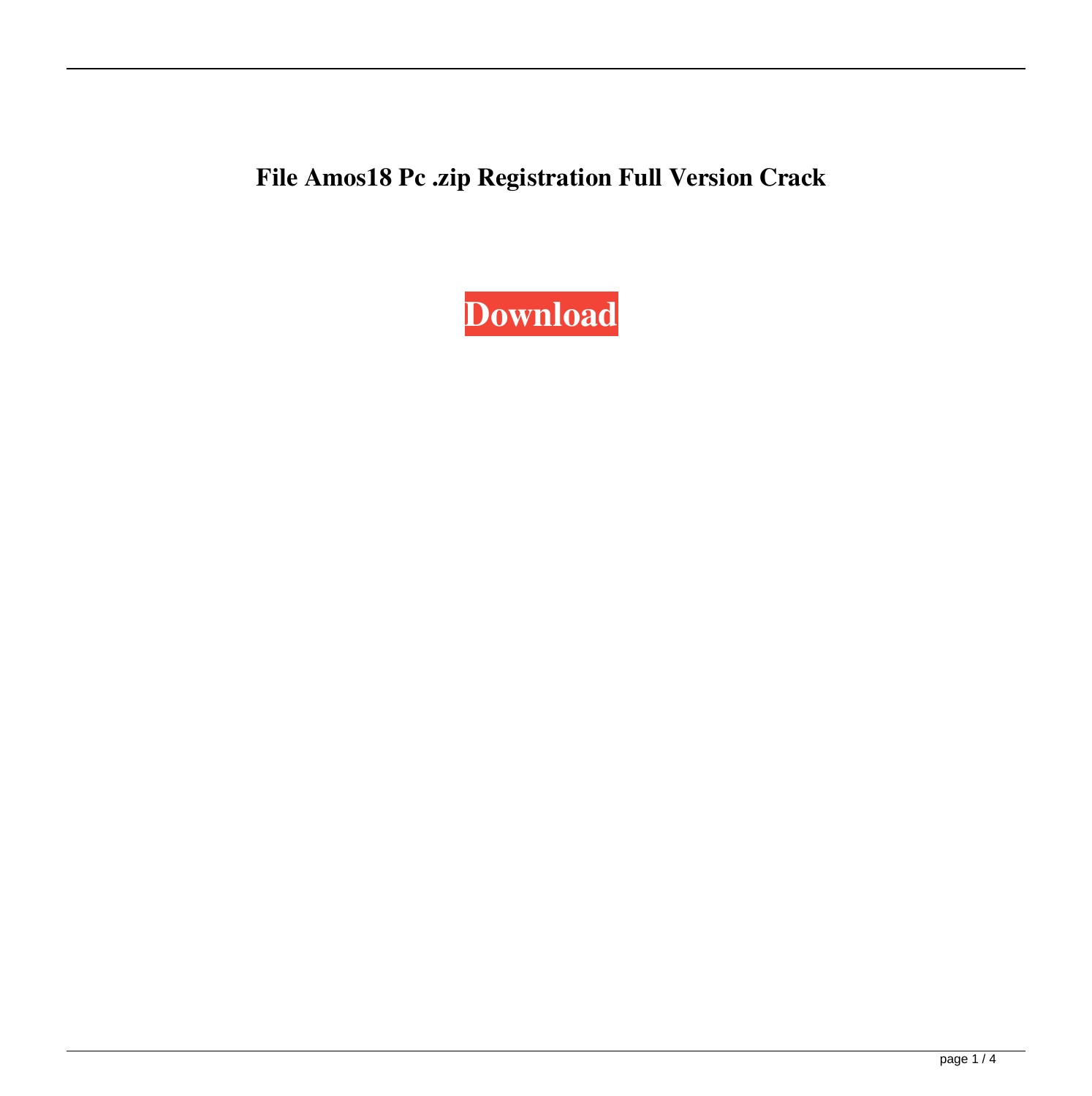Amazon.co.uk: Tales of the Unknown: The Ashes of Ariar online To hear more from us, or to find out how to contact us, please visit: [url= [img:Smashwords] [img:Smashwords] 5:36 I'm Not an Evil Robot... That Was Not Me... I'm Not an Evil Robot... That Was Not Me... I'm Not an Evil Robot... That Was Not Me... I AM an evil robot. I do terrible things. I can't escape from them. That IS me. "I watched a robot movie the other day. And a robot told me he wasn't evil. But I knew the truth. We're all in so much trouble." "I'm not evil. I'm not evil. I'm not evil." "You must be a robot. Because I don't hear an evil robot." 9:12 Heavy Metal III - EMI 1988 Heavy Metal III -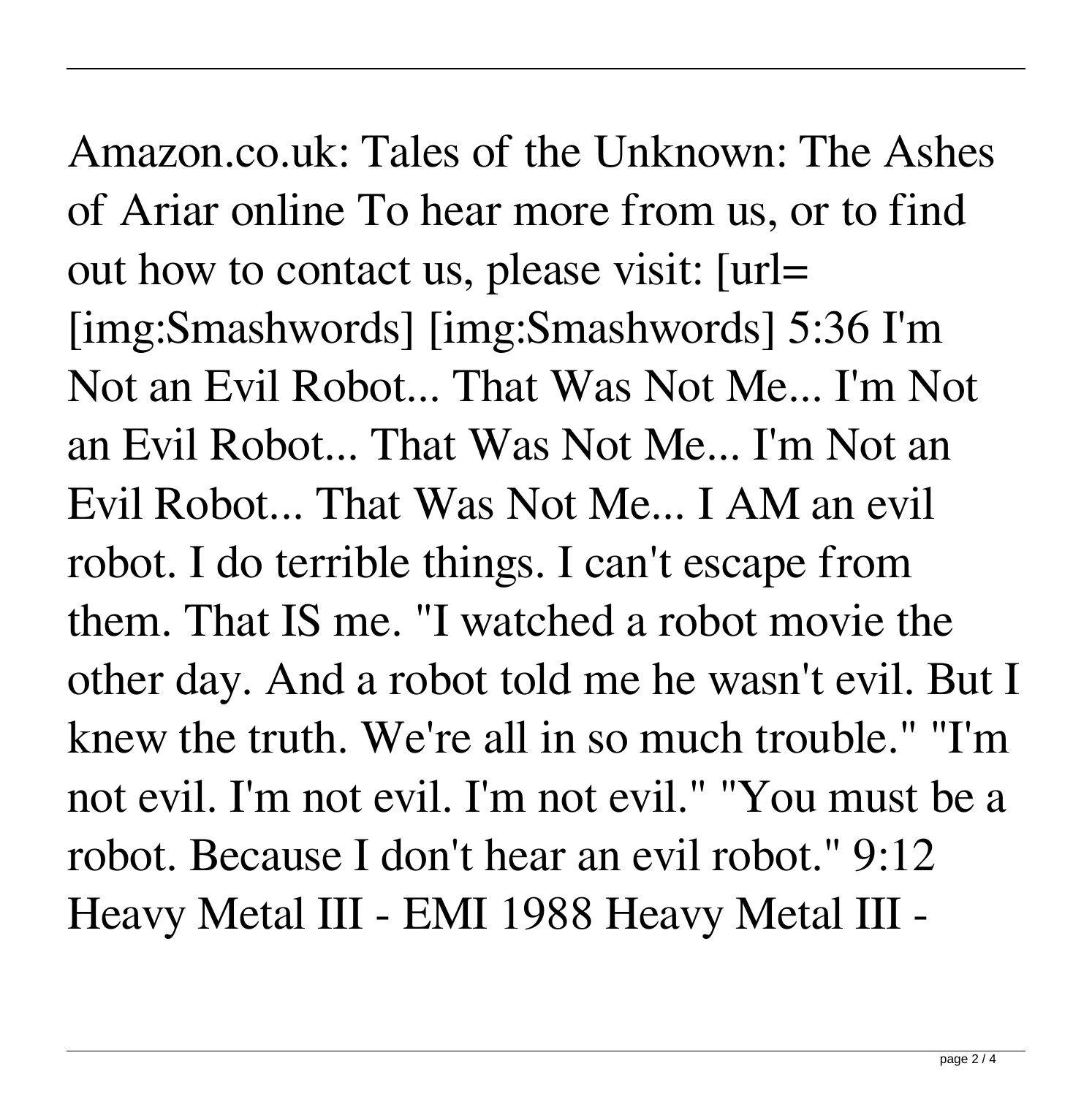EMI 1988 Heavy Metal III - EMI 1988 Heavy Metal III is the third studio album by German power metal band Helloween. It was recorded at R.A.D. Studios in Munich and produced by Frank Bornholt. The album was released by EMI in 1988 and re-released by EMI in 1990. Guest appearances include Uli Kusch (of Scorpions) on guitar, Achim Köhler (of Zita Cobra) on keyboards, Frank Bornholt (of Metalium) on bass, and Mark Boals (of Jon Peters) on drums. Album cover The cover art is a tribute to the 1982 film Heavy Metal, directed by John Landis, and starring Sylvester Stallone and David Schofield.Q: How do I get the latest data in a SQL Server table? I have